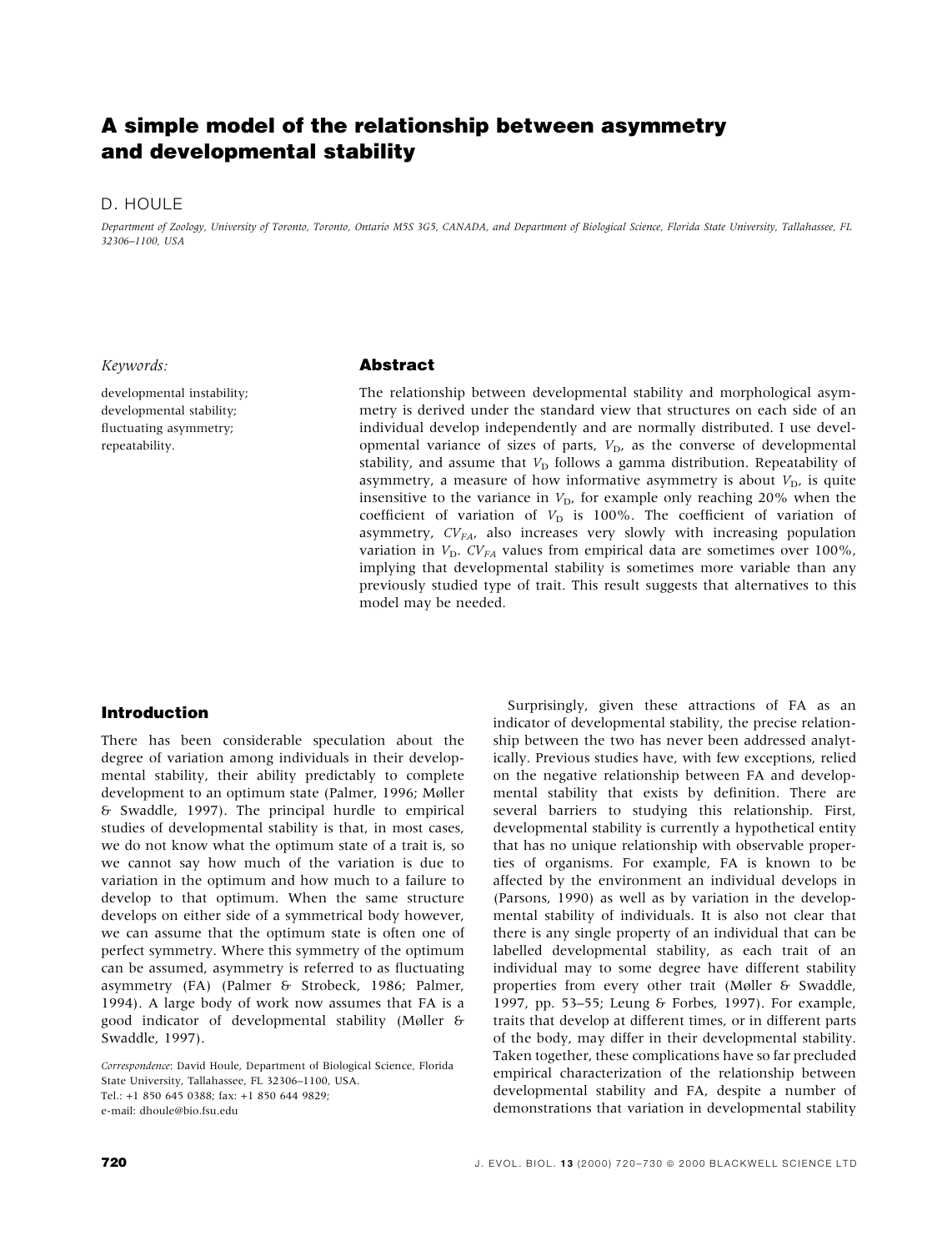of some characters does exist (Parsons, 1990; Whitlock & Fowler, 1997; Gangestad & Thornhill, 1999).

In the absence of detailed empirical data, we must depend on models to develop our intuition. The majority of workers have adopted the following standard model of fluctuating asymmetry (Palmer & Strobeck, 1986; Palmer, 1996). Each individual is characterized by its developmental variance, the converse of developmental stability. Paired structures are assumed to develop independently towards the same expected size but to show some normally distributed variation around that expectation. The amount of variation around the expected size is determined by the developmental variance. In this model, the difference between paired structures is therefore also normally distributed, with variance twice that of the variance of each paired structure.

Several recent explorations of this standard model suggest that the expected relationship between FA and developmental stability is very weak. FA essentially measures developmental variance, the variance in size of body parts when they develop in the same environment, which is the converse of developmental stability. Variances are more difficult to estimate well than means, so we should expect that more sampling effort would be needed to study FA than a typical trait. Unfortunately, FA must usually be estimated from a single pair of measurements, yielding a poor estimate of the variance and therefore of the proportion of variation in FA that could be due to real variation in developmental stability (Whitlock, 1996; Houle, 1997).

The likelihood that only a small amount of information about individual developmental stability is gained from a single measure of FA has led to two efforts to quantify how much of the variation in FA could be due to variation in developmental stability, both assuming the simple model of the development of paired structures outlined above. One such effort used the relationship between the mean and variance of FA (Whitlock, 1996), whereas the other exploited the kurtosis in FA expected to arise from variation in developmental stability (Gangestad & Thornhill, 1999).

Whitlock (1996) observed that there is a simple relationship between the mean FA and the variance in FA for individuals with the same developmental stability. Therefore, one can calculate by subtraction the proportion of the total variance in FA that can be due to differences in developmental stability. This quantity is familiar from quantitative genetics as the repeatability. Although this insight is correct, the formulas given by Whitlock (1996) were incorrect; corrected formulas have now been published (Van Dongen, 1998b; Whitlock, 1998). The repeatability provides an intuitive measure of the reliability of individual measurements. More importantly, the repeatability sets an upper limit to the heritability, the proportion of the variance that can be due to genetic causes. It also sets an upper limit on the phenotypic correlation between the asymmetries of

different pairs of traits on the same individual. Whitlock showed that the maximum repeatability of FA is 0.64 and that the coefficient of variation of FA is sometimes so large that the repeatability would be expected to approach this maximum value (Whitlock, 1996). Paradoxically, because FA is such a poor measure of variance, even traits with low repeatability and small correlations of FA among traits may reflect a great deal of variation in developmental stability.

Using simulations, Gangestad & Thornhill (1999) derived an empirical relationship between repeatability and kurtosis in signed FA, the difference in size between paired structures. They come to conclusions similar to those of Whitlock, arguing that, despite the low repeatability of many estimates of FA, the heritability of developmental stability itself may be high.

In this paper, I extend Whitlock's (1996, 1998) work to consider the relationship between the distribution of developmental stabilities and the variance of FA. Whitlock's approach leads to an estimate of the proportion of the variation in FA that can be due to variation in developmental stabilities, but it does not consider variation in developmental stability explicitly. The results presented here go the next step and allow inferences about the amount of variation in developmental stability from the repeatability of FA, based on the standard model. Previous work that has explicitly included variation in developmental stability has considered mixtures of individuals with two or three different stabilities (Houle, 1997; Van Dongen, 1998b), rather than more realistic continuous distributions. Other work has relied on simulations (Leung & Forbes, 1997; Van Dongen, 1998b; Gangestad & Thornhill, 1999), which are difficult to generalize. The principal result of this model is that, in order for measures of FA to have the substantial repeatabilities implied by some data, mean-standardized variation in developmental stability would have to be higher than for most previously studied traits.

In the next section I present an intuitive introduction to the model. The Mathematical results section then derives the relationship between developmental stability and measures of asymmetry based on this model. From these relationships, I then obtain Numerical results. The reader who wishes to obtain the main results without mathematical details may skip the Mathematical results section.

### The model

I assume a population of organisms that are unable to regulate development perfectly. This imperfect development is studied by measuring a pair of structures on either side of an axis of symmetry, such as right and left limb lengths. I start with the commonly accepted model for the development of bilaterally paired traits, which imagines that each side of the organism develops independently of the other and that the variation in each side is normally distributed (Palmer & Strobeck, 1986; Palmer,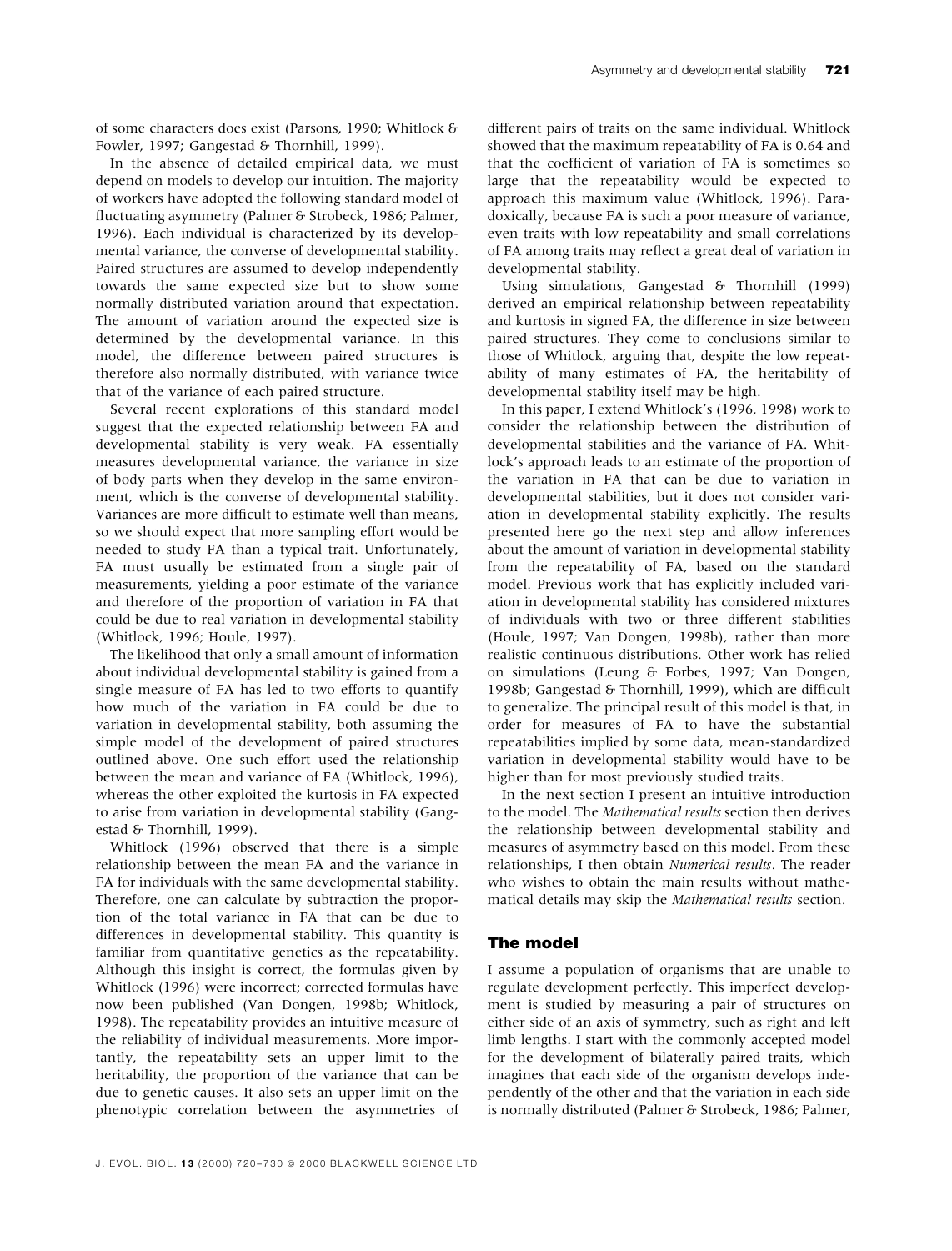1996). This model of asymmetry has a pragmatic basis and is not directed at attempting to discern the causes of variation in development. It merely assumes that developmental variance exists and that developmental variance captures something about what we intuitively mean when we discuss developmental stability. If we understood the details of development of the morphological structures, we could make the relationship between asymmetry and development explicit. Clearly, the present state of knowledge does not allow this step, although a number of speculative efforts in this direction have been undertaken (Graham et al., 1993; Klingenberg & Nijhout, 1999).

Variation in developmental stability has often been shown to be caused by environmental variation (Parsons, 1990) and in some cases to have a genetic basis as well (Parsons, 1990; Whitlock & Fowler, 1997; Gangestad & Thornhill, 1999). Developmental stability can in principle be decomposed into developmental noise, factors that cause variation in development, and developmental homoeostasis, processes that damp out the effects of developmental noise (Palmer, 1996; Leung & Forbes, 1997). In practice these are usually indistinguishable, so they are considered together here.

One must model at least four kinds of variances to investigate the relationship between variation in developmental stability and variation in asymmetry. The most familiar of these is the variance of asymmetry itself, which I symbolize  $\sigma^2$ . The variance of asymmetry depends on the variance in the traits from which asymmetries are calculated, that is, on the developmental variance,  $V_D$ .  $V_D$  is the converse of developmental stability. In addition, the variance of sides may contain measurement error,  $V_e$ . The fourth sort of variance is

variation in the developmental variance, which has not been explicitly included in previous analyses.

I assume that each individual offers two or more examples or realizations of the same trait, S, which I will refer to as 'sides', although their spatial arrangement is not important. On the ith individual, the S-values are drawn independently from the same normal distribution with variance  $V<sub>D</sub>$ . The mean of this distribution must be much greater than  $\sqrt{(V_D)}$  in order to preserve approximate normality but is otherwise free to vary. For simplicity, I assume that the mean of the distribution of sides is uncorrelated with  $V_D$ . The developmental variance of the ith individual will be represented as  $V_{Di}$ . It may consist of variation caused by both genotype and environment. I consider two statistics to measure asymmetry. First is the absolute value of the difference between sides  $FA_i = |S_{i1} - S_{i2}|$ . Second is the variance of sides

$$
s_i^2 = \frac{\sum_{j=1}^n (S_{ij} - \bar{S}_i)^2}{n-1},
$$
\n(1)

where  $n$  is the number of 'sides' measured. The variance of sides has statistical properties superior to those of FA, even when there are only two sides (Palmer & Strobeck, 1986).

My goal is to model the variance in asymmetry as a function of population variation in developmental variance,  $V_{V_{\text{D}'}}$  so we need to consider what the distribution of  $V_D$  would look like. The family of distributions I have chosen to represent this situation is shown in Fig. 1. Before I give the mathematical basis for these distributions, I give the following intuitive justification.



Fig. 1 Shape of the gamma distribution for different values of  $\alpha$ , the shape parameter. All of these distributions have a mean of 1, which was accomplished by setting  $\beta = 1/\alpha$ , where  $\beta$  is the scale parameter.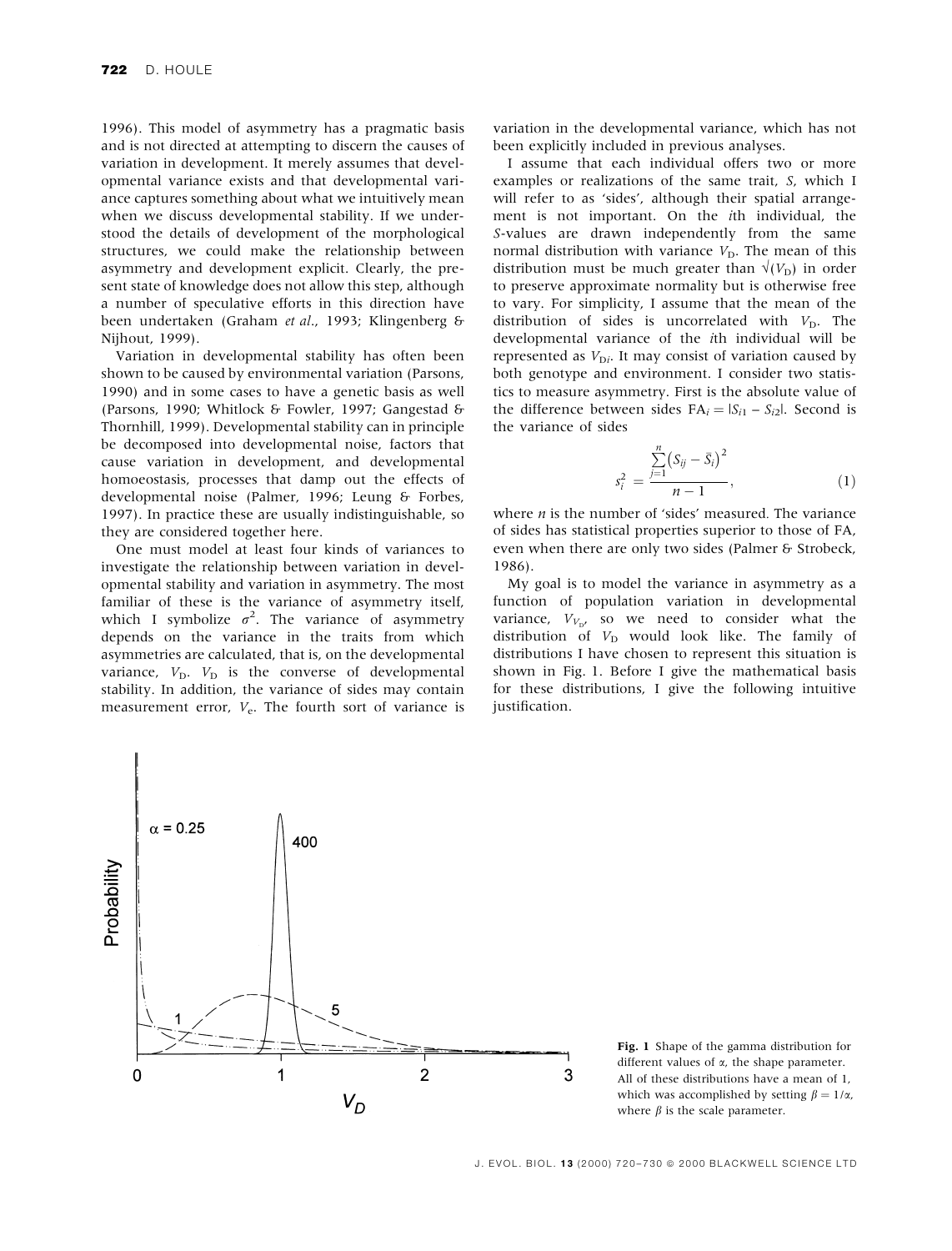The choice of a distribution for developmental variances,  $V<sub>D</sub>$ , must take into account the fact that a variance cannot be negative. Consider a series of populations with the same mean developmental variance,  $\bar{V}_{\text{D}}$ , but that differ in the population variance of developmental variance,  $V_{V_{\rm D}}$ . When  $V_{V_{\rm D}}$  is small (as shown in the curve labelled  $\alpha = 400$  in Fig. 1) the distribution can be nearly symmetrical, as it is very unlikely that a value will fall near  $V_D = 0$ . However, as the population variance of  $V_D$ increases, the fact that  $V<sub>D</sub>$  cannot be negative has a larger and larger effect on the distribution. If the mean is to be held constant, the lack of negative values means that the likelihood that a value falls between zero and the mean must increase to compensate for the unconstrained tail of large values to the right of the mean. The result is that the distribution must become increasingly skewed as the variance goes up (represented by decreasing  $\alpha$  values in Fig. 1), and the mode of the distribution must shift to the left. When  $V_{V_p}$  is very large relative to the mean, the mode is very close to 0 but balanced by an increasingly long tail of large  $V_D$  values.

A distribution that has these properties is the gamma distribution, which is only defined for values of  $V_D > 0$ . For the gamma, the probability that individual  $i$  has developmental variance  $V_D$  is

$$
f(V_{\text{D}i}) = \frac{1}{\Gamma(\alpha)\beta^{\alpha}} V_{\text{D}i}^{\alpha-1} e^{-\frac{V_{\text{D}i}}{\beta}},
$$
 (2)

where  $\Gamma$ () denotes the gamma function. The gamma distribution has two parameters,  $\alpha$  and  $\beta$ . A principal attraction of the gamma distribution is the variety of shapes it can assume, depending on the value of the 'shape' parameter  $\alpha$ . When  $\alpha$  is large, the gamma approaches a normal distribution. Both the exponential and the  $\chi^2$  distributions are special cases of the gamma distribution.  $\beta$  is the 'scale' parameter. The mean of the gamma distribution is  $\alpha\beta$ , and the variance is  $\alpha\beta^2 = V_{V_D}$ . Note that the coefficient of variation of a gammadistributed variable such as  $V<sub>D</sub>$  is

$$
CV_{V_{\rm D}} = \frac{100}{\sqrt{\alpha}}.\tag{3}
$$

In addition to the developmental variance,  $V_D$ , I assume that the observed variance of S may also include measurement error,  $V_e$ . Measurement error is assumed to be constant over all individuals. To incorporate measurement error, the distribution  $V_i = V_{D,i} + V_e$  can be modelled as a gamma distribution with a minimum value at  $V_e$ , rather than 0.

Most elements of this model are shown in Fig. 2, which shows the distribution of the developmental variance,  $V_D$ , sides S, and FA for two different distributions of  $V<sub>D</sub>$ . The first row of the figure shows the distributions of  $V_D$ . On the left,  $\alpha$  = 0.5 resulting in a highly skewed distribution with a high CV; the column on the right shows  $\alpha = 100$ , a fairly symmetrical distribution with a low CV. Measurement error is assumed to be absent. The second row of the plots

shows distributions of sides for representative values of  $V_D$ . The mean of the sides is always equal to 10, and the distributions are always normal. In each case, the upper right panel of each triplet gives the distribution for a value of  $V<sub>D</sub>$  at the 95th percentile of the distribution, the lower left panel gives the distribution for a value of  $V<sub>D</sub>$  at the 5th percentile of the distribution, and the middle panel shows the value at the median value of  $V<sub>D</sub>$ . For the small  $\alpha$  value, the difference in the distributions of  $S$  is immediately apparent; the distribution at the 5th percentile has such a small variance that the peak is off the scale chosen. Note that the 95th percentile for this distribution is at  $V_D = 6.05$ , emphasizing the presence of a long tail of large  $V<sub>D</sub>$  values that is not otherwise apparent in the figure. For the large- $\alpha$ case, however, the distributions of S are so similar that no difference is apparent to the eye.

These distributions of S will not be observed directly, as each individual has only two sides. Instead, we directly observe the distribution of sides in a population of individuals, where each individual has a different developmental variance drawn from the distributions at the top of the figure. This distribution is shown in the third row of the figure. Note that the distribution with small  $\alpha$ results in a kurtotic distribution of sides, whereas the large-a case has a nearly normal distribution of sides. This kurtosis is expected because the distribution is a combination of normal distributions with very different variances (Wright, 1968; Houle, 1997; Leung & Forbes, 1997; Gangestad & Thornhill, 1999). Finally, we calculate FA by taking the absolute value of the difference in two sides of the same individual, resulting in the peaky, long-tailed distribution of FA in the small- $\alpha$  case, and a distribution close to the half normal in the large- $\alpha$  case.

Given this model, we are interested in how informative these measures of asymmetry are concerning the developmental variance of an individual, when individuals vary in  $V<sub>D</sub>$ . As pointed out by Whitlock (1996, 1998) a good measure for this purpose is the repeatability, symbolized  $\Re$ , the proportion of the variance in asymmetry that is due to real differences in developmental variance. The repeatability sets an upper limit both to the heritability of asymmetry and to the correlation of asymmetries of different structures on an individual. To calculate the repeatability of a measure of asymmetry, we need to know the total observed variance in asymmetry in the whole population,  $\sigma_T^2$ , and the realization variance,  $\sigma_{\rm R}^2$ , the variance in observed asymmetry among individuals with the same  $V_D$  values. This  $\sigma_R^2$ term includes any measurement error. The remaining variance,  $\sigma_{\text{I}}^2$ , is the true variance among individuals remaining after the realization variation is removed. By definition,  $\sigma_{\rm T}^2 = \sigma_{\rm R}^2 + \sigma_{\rm I}^2$ .

Note that both Whitlock (1998) and Van Dongen (1998b) treat the parameter  $\sigma_{I}^{2}$  as the variance in developmental stability. (Their notation differs from mine:  $\sigma_{\text{I}}^2$ is  $V_{DS}$  in Whitlock;  $V_{ind}$  in Van Dongen.) I reserve the term developmental stability for the inverse of the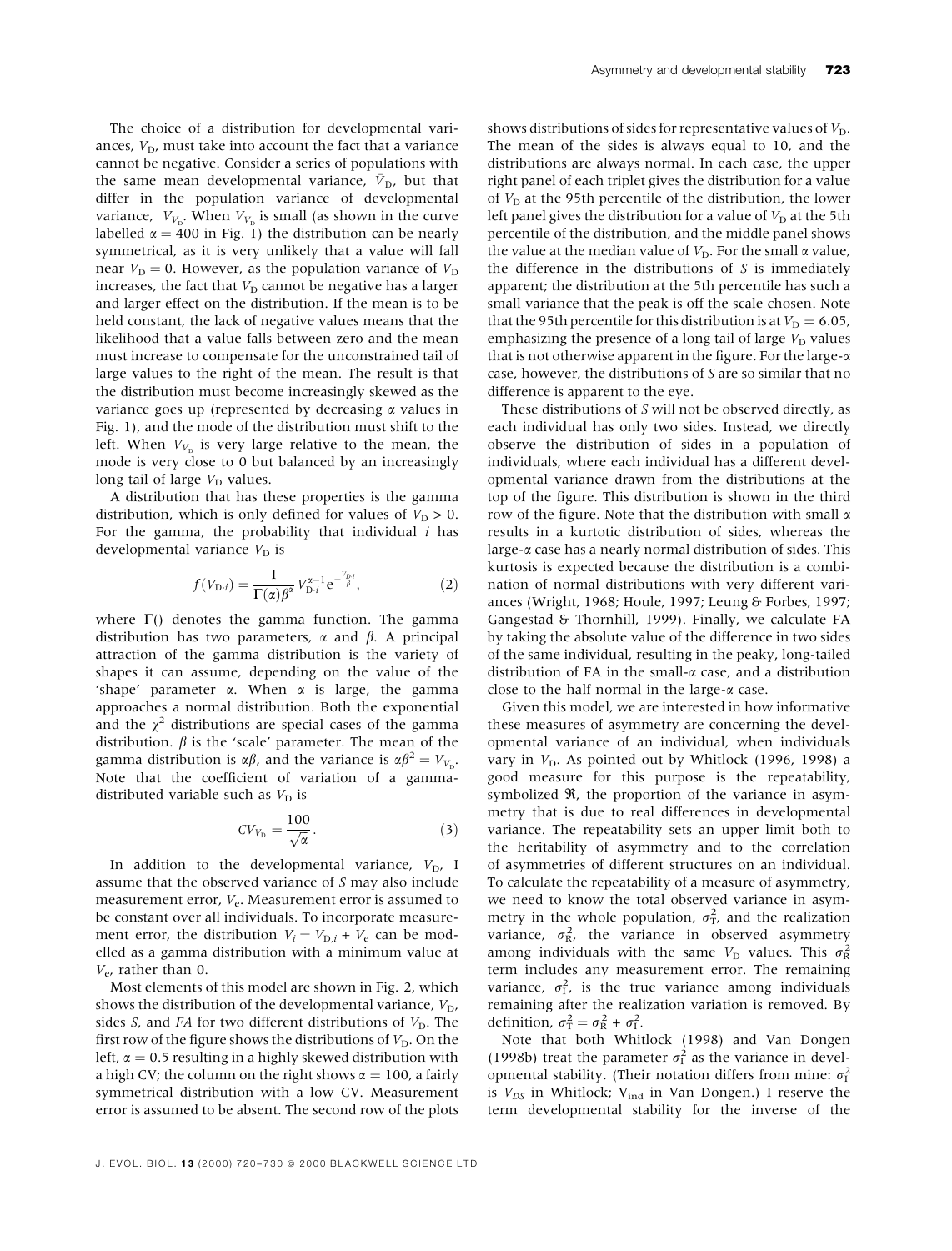

Fig. 2 Relationship between the distribution of the developmental variance,  $V_D$ , and the distribution of sides, S, and fluctuating asymmetry, FA. The top two rows give the theoretical distributions of  $V<sub>D</sub>$  and S, while the last two rows are distributions of 100 000 simulated observations. The simulated distributions are splined to smooth the observed values. See text for additional explanation.

developmental variance of sides,  $V<sub>D</sub>$ , and the term variance in developmental stability for the variance of developmental stability,  $V_{V_D} = \alpha \beta^2$ . Although in some cases (see below)  $V_{V_D} = \sigma_I^2$ , defining some aspect of the variance in symmetry as developmental stability risks losing track of the important distinction between developmental stability and the effects it has on a particular phenotype.

### Mathematical results

The expected value of  $FA_i$  is

$$
E(FA_i) = \overline{FA}_i = 2\sqrt{(V_{\text{D}}.i + V_{\text{e}})/\pi}
$$
 (4)

and the variance is

$$
Var(FA_i) = 2(V_{D \cdot i} + V_e) \frac{\pi - 2}{\pi},
$$
\n(5)

where the expectations are over hypothetical replicate individuals with the same  $V_{\text{D},i}$  values. The realization variance is

$$
\sigma_{R \cdot FA}^2 = E \left[ \frac{(\pi - 2)}{\pi} 2(V_{D \cdot i} + V_e) \right]
$$
  
=  $\frac{2(\pi - 2)}{\pi} \left( V_e + \int_0^\infty V_{D \cdot i} f(V_{D \cdot i}) dV_{D \cdot i} \right)$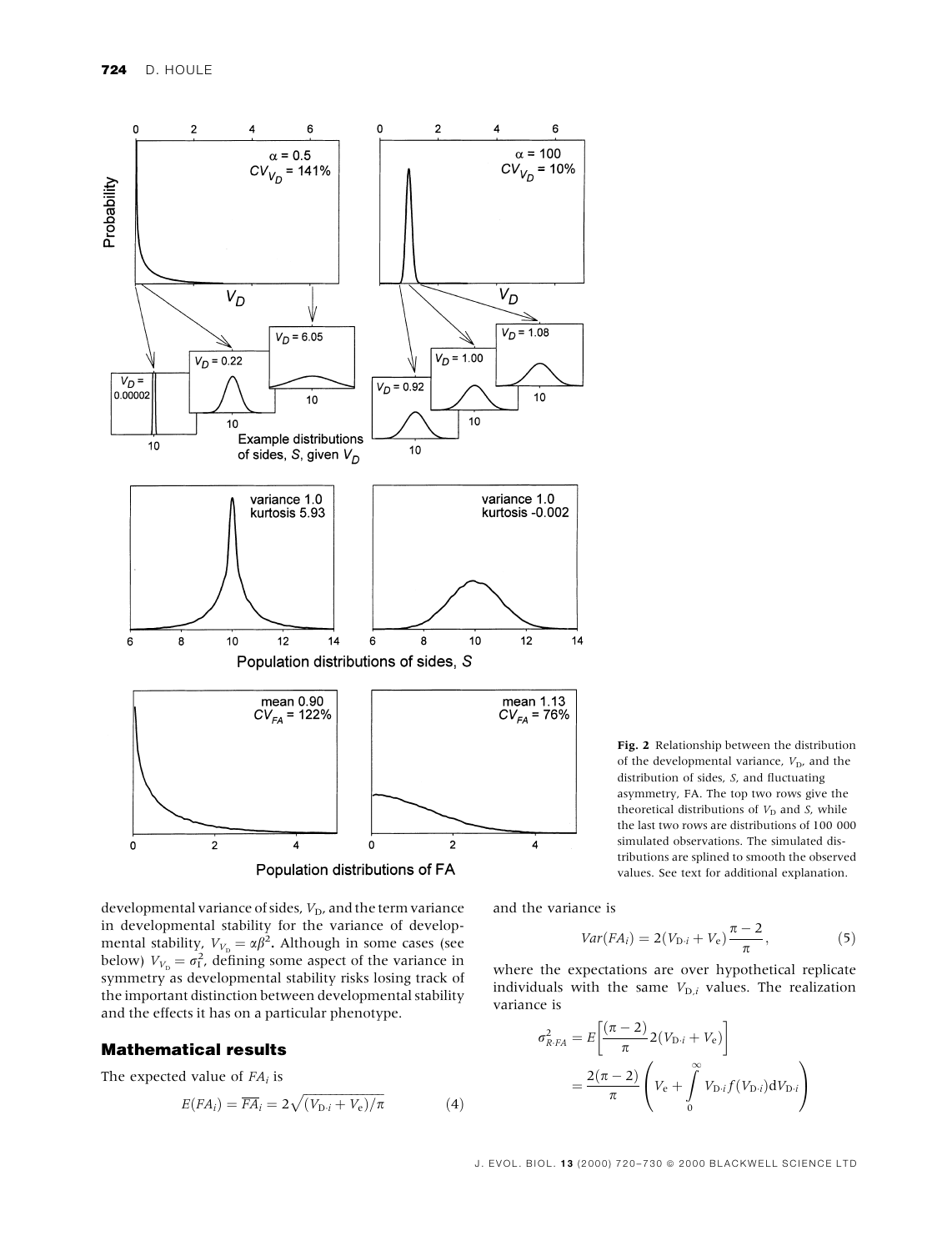$$
=\frac{2(\pi-2)}{\pi}(\alpha\beta+V_{\rm e}).
$$
\n(6)

The other variance components cannot be obtained in closed form when there is measurement error, so I first consider the case of no measurement error,  $V_e = 0$ . Then the mean FA is

$$
\overline{FA} = E\Big[2\sqrt{V_{\text{D}}/T}\Big] = \frac{2}{\sqrt{\pi}}\sqrt{\beta}G\tag{7}
$$

where

$$
G = \frac{\Gamma(\alpha + 1/2)}{\Gamma(\alpha)}.
$$
 (8)

The total variance in FA is

$$
\sigma_{T \cdot FA}^2 = \int_0^\infty \left( Var(FA_{N \cdot i}) + (E[FA_i])^2 \right)
$$
  
 
$$
\times f(V_{D \cdot i}) dV_{D \cdot i} - \overline{FA}^2
$$
  

$$
= 2\alpha \beta - \overline{FA}^2
$$
  

$$
= 2\beta \left( \alpha - \frac{2G^2}{\pi} \right).
$$
 (9)

Finally, the true variance in FA among individuals can be obtained as the difference between eqns 9 and 6,

$$
\sigma_{I\cdot FA}^2 = \beta(\alpha - G^2)\frac{4}{\pi}.\tag{10}
$$

The repeatability of FA when there is no measurement error is then

$$
\Re_{FA} = \frac{\sigma_{I,FA}^2}{\sigma_{T,FA}^2} = \frac{\alpha/G^2 - 1}{\frac{\alpha\pi}{2G^2} - 1}.
$$
 (11)

The results in eqns 6-11 were checked by simulations in SAS (results not shown; SAS Institute, 1990). Although I was not able to obtain general analytical results for the gamma distribution with error variance, numerical results were obtained by numerical integration of eqns 6 and 9 in Maple V (Waterloo Maple, 1997), with  $V_e + V_{D,i}$  substituted for  $V_{D,i}$ .

It is also useful to consider the coefficient of variation of FA itself, which is readily measured (e.g. Whitlock, 1996). For the case of no error variance,

$$
CV_{FA} = 100\sqrt{\frac{\alpha\pi}{2G^2} - 1}.
$$
 (12)

Just as Whitlock showed that the maximum repeatability of FA measures is a function of  $CV_{FA}$ , eqn 12 can be solved iteratively to yield an estimate of  $\alpha$ , and  $CV_{V_{\alpha}}$  from  $CV_{FA}$ .

Because the alternative measure of asymmetry,  $s^2$ , is a variance, it follows a  $\chi^2$  distribution with  $n-1$ degrees of freedom, and therefore has expected value  $V_{D:i} + V_{e}$ , and variance  $2(V_{D:i} + V_{e})^2/(n-1)$ . The mean is therefore just  $\bar{V}_{\text{D}} + V_{\text{e}}$ , or  $\alpha\beta + V_{\text{e}}$ . The realization variance is

$$
\sigma_{R.S^2}^2 = \frac{2}{n-1} \left( \alpha \beta^2 (\alpha + 1) + 2 \alpha \beta V_e + V_e^2 \right), \qquad (13)
$$

and the total variance is

$$
\sigma_{T,S^2}^2 = \frac{2}{n-1} \left( \alpha \beta^2 (\alpha + 1 + (n-1)/2) + 2\alpha \beta V_e + V_e^2 \right).
$$
\n(14)

Taking the difference between eqns 13 and 14 gives the individual variance  $\sigma_{1,s^2}^2 = \alpha \beta^2$ . Thus, the true variance of sides among individuals is the variance in developmental variance. The repeatability is then readily calculated as  $\Re_{s^2} = \sigma_{1,s^2}^2 / \sigma_{1,s^2}^2$ . These results were checked by simulations in SAS (results not shown; SAS Institute, 1990).

### Numerical results

Figure 3 shows  $\Re_{FA}$ , the repeatability of FA as a function of  $CV_{V_{D'}}$  the coefficient of variation of developmental variance. In all cases, the mean developmental variance was held constant at 1. The small graphs along the top show the very wide range of distributions considered, from symmetrical distributions with small CVs on the left to highly skewed distributions with a very strong mode at 0 on the right. The chief result is that  $\Re_{FA}$  increases rather slowly with  $CV_{V_{\text{D}}}$ . Only when  $CV_{V_{\text{D}}}$  is very large does the repeatability reach substantial values. The effect of measurement error,  $V_e$ , on repeatability is shown in the lower curves in Fig. 3. The range of measurement error considered is quite large; when  $V_e = 1$  the variance due to measurement error is as large as the mean variance of sides. Increasing measurement error lowers the repeatability.

Figure 4 shows the coefficient of variation of fluctuating asymmetry,  $CV_{FA}$ , values calculated for the same parameter set used in Fig. 3. When  $\alpha$  is large and the coefficient of variation of developmental variance,  $CV_{V_{\text{D}'}}$ is small,  $CV_{FA}$  is very close to the theoretical minimum of  $\sqrt{[(\pi - 2)/2]} \approx 76\%$ , which follows from eqns 4 and 5. Only when  $CV_{V_D}$  is very large does  $CV_{FA}$  increase substantially. Increasing measurement error lowers  $CV_{FA}$ , as it increases the mean fluctuating asymmetry, as well as the variance.

Figure 5 shows  $\Re_{s^2}$ , the repeatability of  $s^2$ , the alternative estimator of asymmetry, for the same parameter set used in Figs 3 and 4. The overall shape of these curves is similar to that for  $\Re_{FA}$ , in that the repeatabilities only become substantial when the coefficient of variation of developmental variance is quite large.  $\Re_{s^2}$  is always lower than  $\Re_{FA}$ , although this difference becomes less marked when  $V_e$  is large. One advantage of  $s^2$  as a measure of asymmetry is that it can incorporate information on more than two sides. Figure 6 shows how repeatability increases with  $n$ , the number of sides measured. This relationship emphasizes the usefulness of organisms with multiple realizations of traits per individual for the investigation of developmental stability (Leung et al., 2000).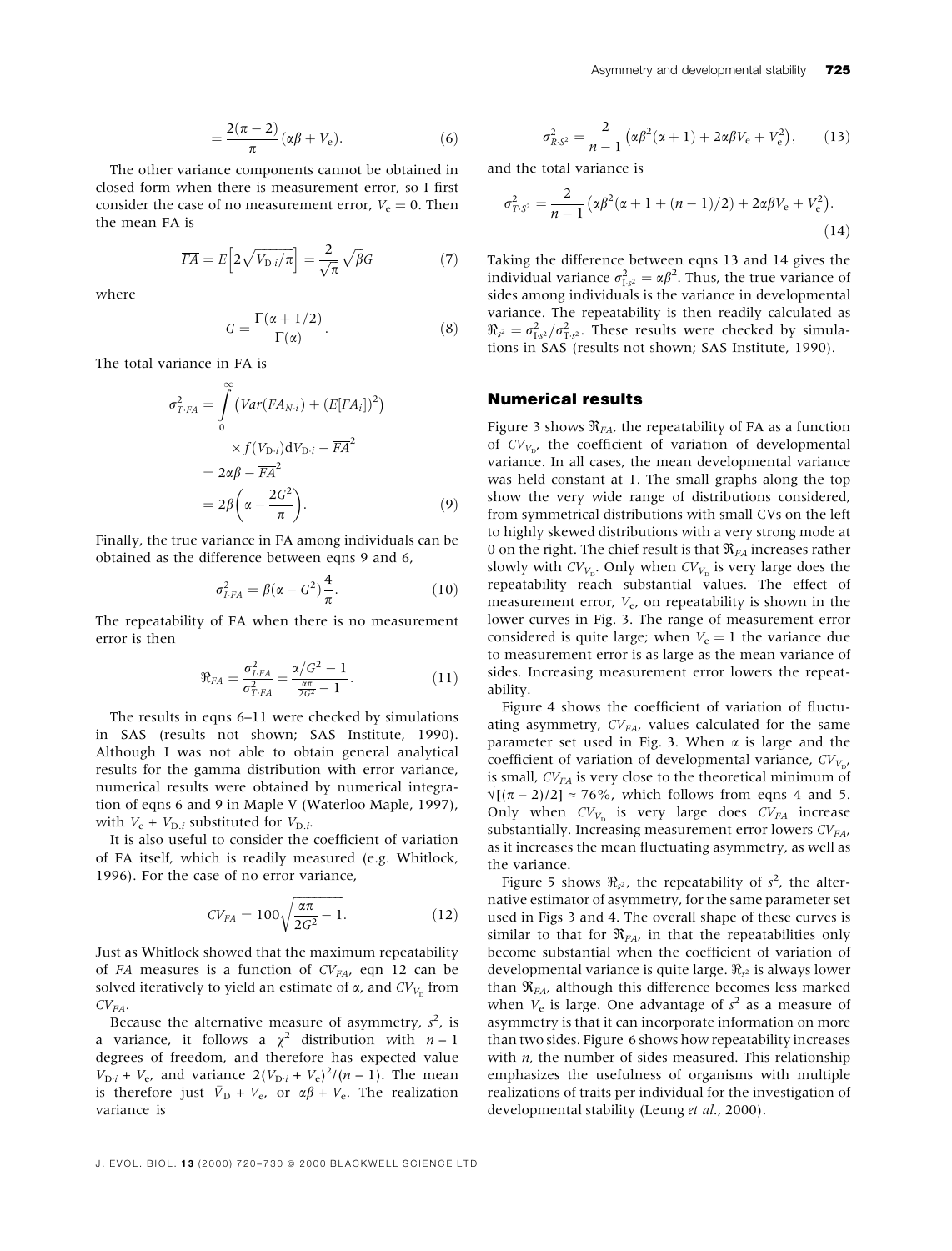



Fig. 4 The observed coefficient of variation of FA,  $CV_{FA}$ , as a function of the coefficient of variation of developmental variance and measurement error, Ve.

## **Discussion**

In this paper I have extended a standard model of fluctuating asymmetry to explicitly include variance in the developmental stability parameter (here represented by its converse developmental variance) assumed to underlie variation in asymmetry. The main new result of the model is the very weak relationship between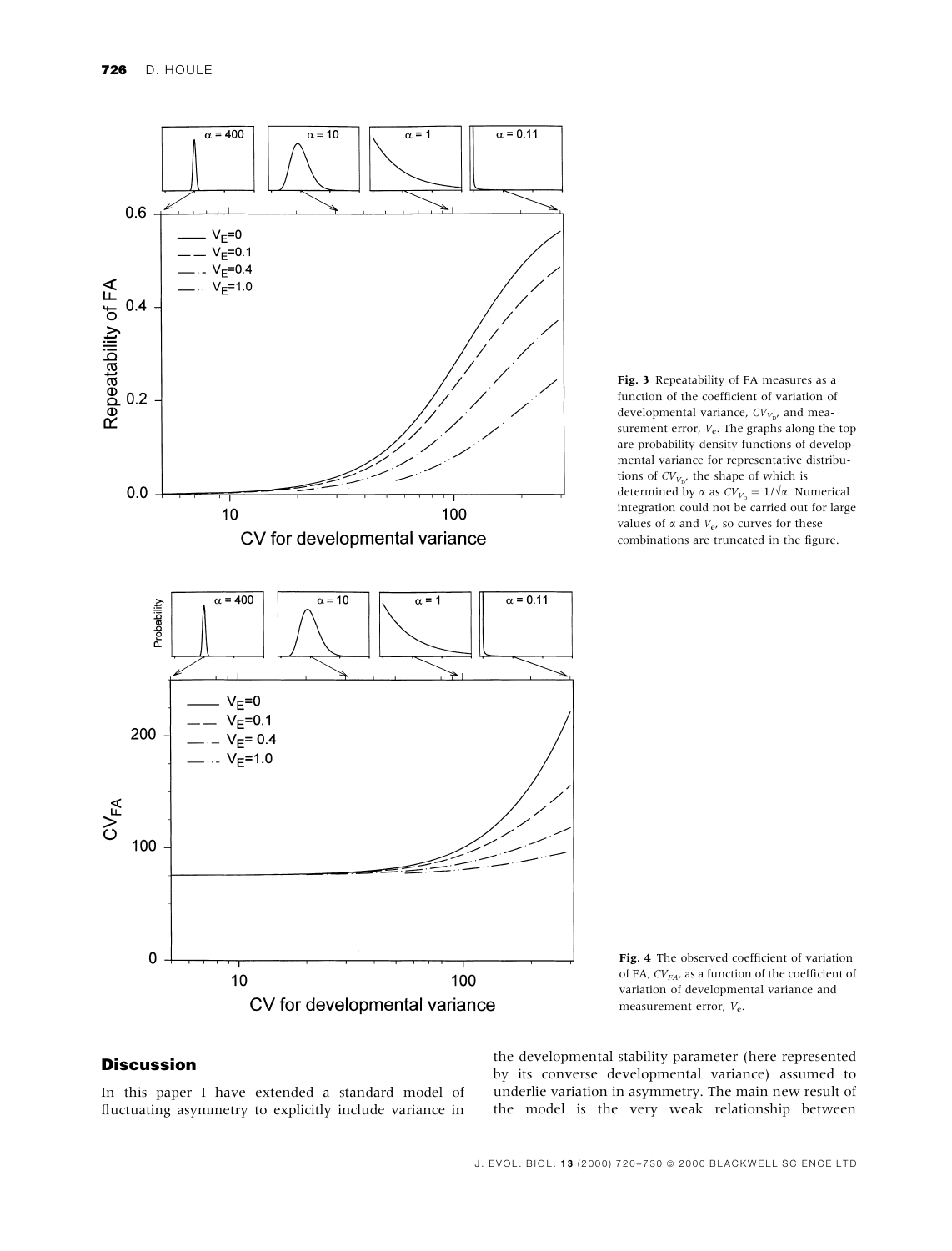

Fig. 5 The repeatability of asymmetry estimated as  $s^2$  as a function of the coefficient of variation of developmental variance and measurement error,  $V_e$ . Parameter values are the same as Fig. 3.



variance in developmental stability and fluctuating asymmetry. Only when the underlying variance in developmental stability is enormous does that variation become apparent in measures of asymmetry. To see this pattern, note (in Figs 3 and 5) that, in the best case when there is no error variance, the repeatability of each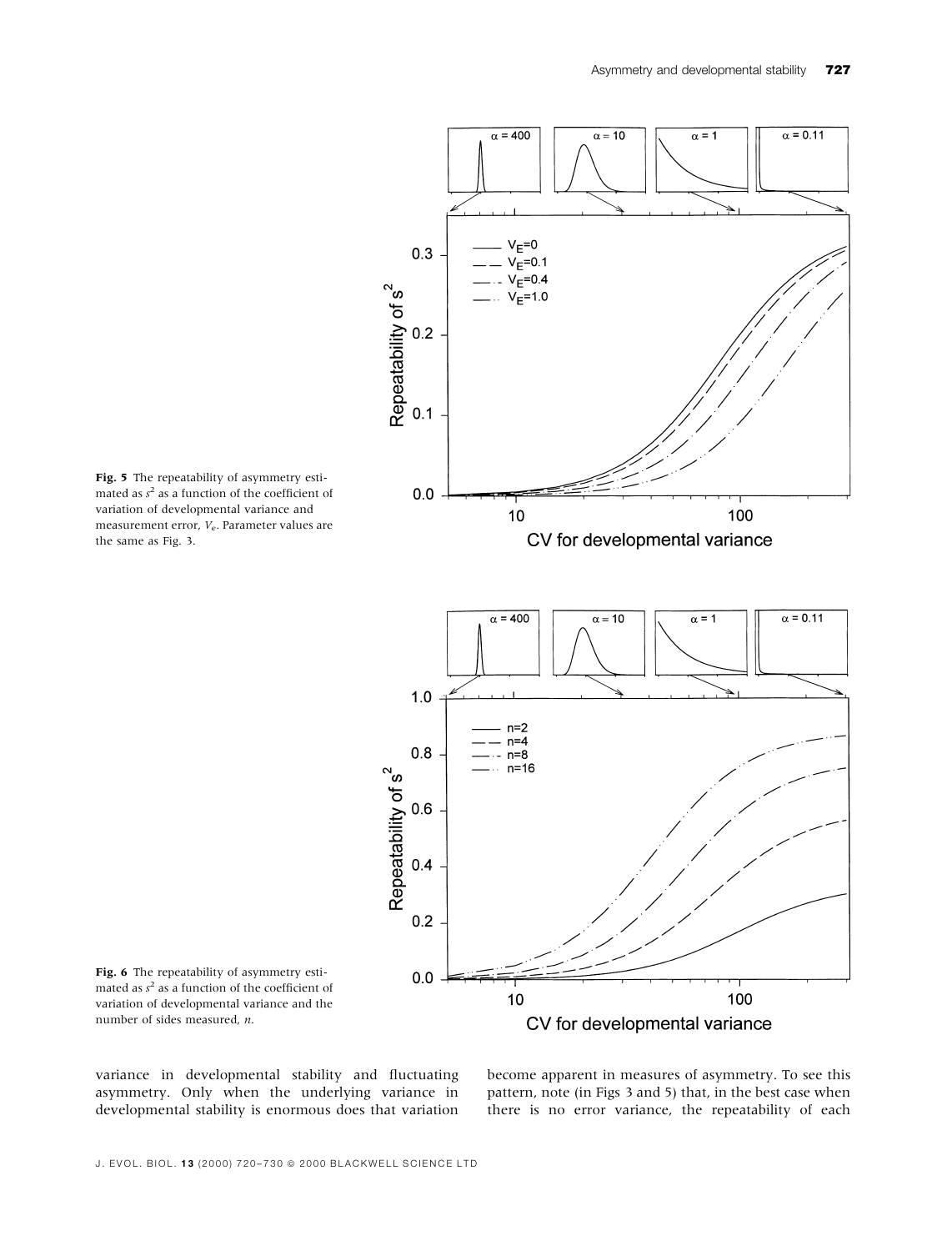asymmetry measure reaches the very modest value of 20% only when the coefficient of variation of developmental variance is about 100%. A coefficient of variation of 100% means that the standard deviation is equal to the mean. Since variances must be positive, this 100% coefficient of variation is accompanied by a highly skewed distribution of developmental variances. Perhaps even more striking is that the coefficient of variation of FA in the population is only about 30% higher than its minimum expected value when the coefficient of variation of developmental variance is 100%, as shown in Fig. 4.

One reason for presenting results in terms of repeatability is that it sets an upper limit to the heritability of asymmetry. If the heritability of developmental variance is 1, the heritability of asymmetry is its repeatability. In reality, there is ample evidence that individuals differ in developmental stability because of environmental factors as well as genetic ones (Parsons, 1990), and the heritability of asymmetry would certainly be lowered as a result, perhaps quite substantially. When the heritability of developmental variance is less than 1, we can be sure that the heritability of asymmetry will be less than its repeatability. One useful and simple result is that adding a given environmental variance to the developmental variance lowers the repeatability of asymmetry in exactly the same manner as does measurement error. For example, the line corresponding to  $V_e = 1$  in Fig. 3 is equivalent to a heritability of asymmetry of 0.5. It is therefore not surprising that asymmetry seems to have very low heritability, usually less than 5% (Whitlock & Fowler, 1997; Gangestad & Thornhill, 1999).

Another very useful interpretation of the repeatability is as the correlation of asymmetry values for sets of traits with the same developmental variances. If the developmental variances of different traits are proportional - that is the variance of one trait is a multiple of the variance in some other trait – the correlation of asymmetries of these traits on the same individual will equal the repeatability. However, different traits on an individual may differ in their developmental stabilities for a variety of reasons (Møller & Swaddle, 1997, pp. 53-55; Leung & Forbes, 1997), so correlations may be substantially less than the repeatability. Gangestad & Thornhill (1999) reviewed a number of large data sets, however, and argued that correlations in FA among traits are close to those expected on the basis of kurtosis and average trait repeatabilities under their model. Future work comparing repeatabilities estimated from CVs and from kurtosis, trait correlations, and the heritability of FA in the same population could provide a means for testing models of FA, such as the one presented in this paper.

Given the general result that asymmetry rises slowly with the variation in developmental stability, it is interesting to observe that the coefficient of variation of fluctuating asymmetry is sometimes greater than  $100\%$ (see, e.g., Whitlock, 1996; Van Dongen, 1998a). Above  $CV_{FA} = 100\%$ , the CV of developmental stability rises extremely rapidly, as shown in Fig. 4. For example,  $CV_{FA} = 170\%$  for a sample of 188 tarsus lengths in the olive sunbird, Nectarina olivacea (Van Dongen, 1998a). This result implies a CV of developmental stability of 220%. On the other hand, the available data sets with the largest sample sizes imply modest CVs for developmental stability (Gangestad & Thornhill, 1999).

To compare these inferred coefficients of variation for developmental stability with those for other traits,  $CV_{FA}$ should be divided by two, because they have units of the trait squared (Lande, 1977; Houle, 1992). The phenotypic coefficients of variation of morphological traits are generally between 2 and 20%, whereas fitness components have values generally between 10 and 100% (Houle, 1992). Thus, in cases such as the olive sunbird (Van Dongen, 1998a), where the predicted variation in developmental stability is extremely high, either the model is false, or developmental stability is sometimes more variable than for any previously studied traits. Asymmetry has attracted attention because it potentially captures information about developmental stability, which may be of fundamental importance to fitness. If developmental stability has higher variance than typical for fitness, this raises an interesting paradox.

The standard model makes a number of questionable assumptions to the standard model that could increase the  $CV_{FA}$  when violated. First, the model assumes that the distribution of sides is normal for a given level of developmental stability. The distribution of sides could instead be a mixture of different distributions, perhaps reflecting discrete events that deflect development into alternative pathways. For example, asymmetrical use, injury, starvation, or other traumas might have large effects on development, although not necessarily so large as to lead to the rejection of an individual as a statistical or biological outlier. Extreme individuals have a disproportionate impact on measures of variation. For example, Whitlock (1996) notes that exclusion of a single highly asymmetrical individual lowers  $CV_{FA}$  in his sample of wolf jaws from 145% to about half that, close to the minimum value expected if there were no variation in developmental stability. In correlational studies, extreme individuals can account for much of the apparent power of a model to explain the data (Leung & Forbes, 1997).

The developmental model of Klingenberg & Nijhout (1999) provides a very different explanation for how normality could be violated. These authors point out that developmental stability is likely to be an epiphenomenon of the parameters of the developmental system, rather than a single property of that system. They expect that variation in the fundamental developmental properties will have nonlinear effects on morphology, which could easily lead to non-normal distributions of sizes. Similarly, nonlinear interactions during development could result in distributions of developmental variances that are very different from the gamma distribution I assumed.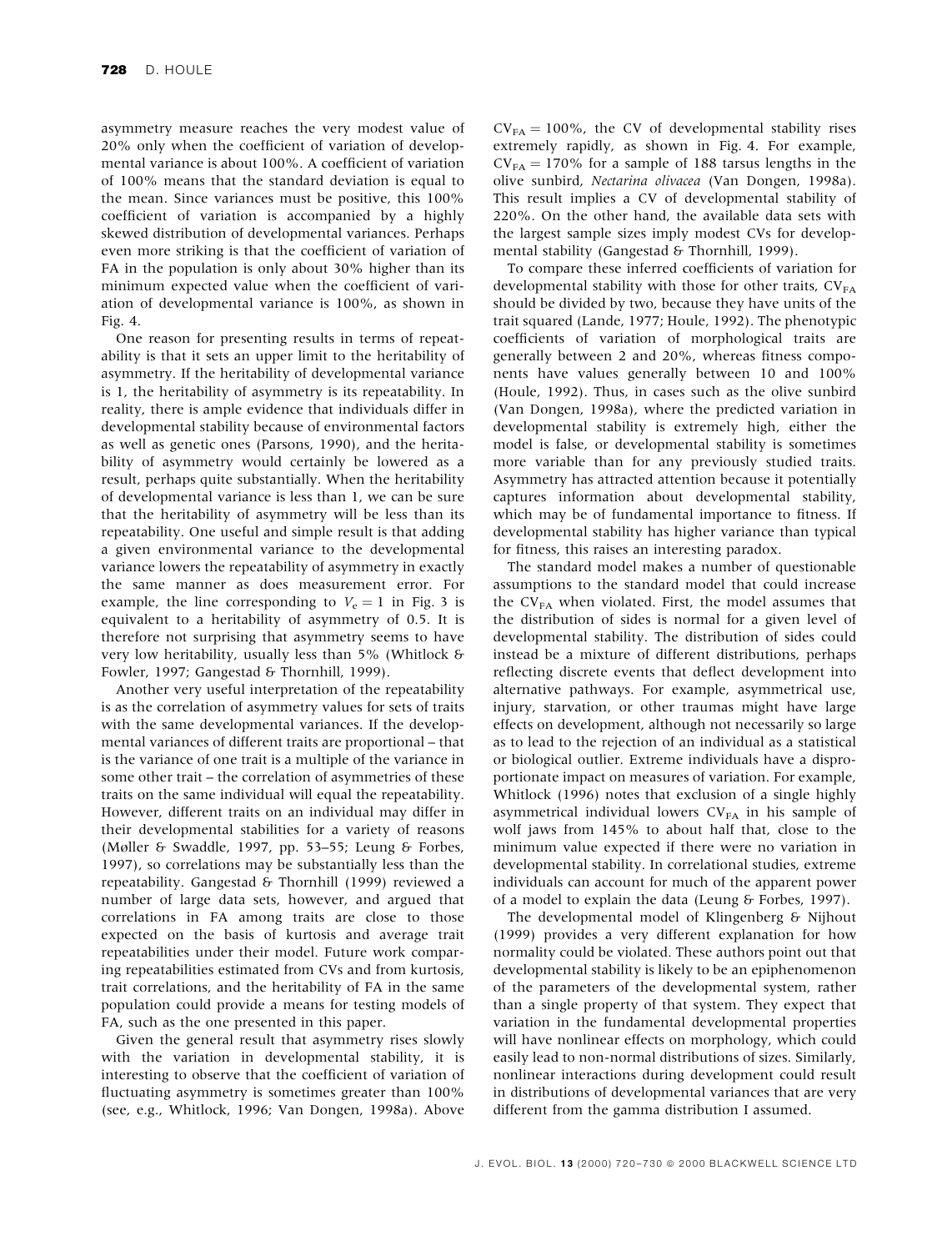Another possibly incorrect assumption is that each side develops independently. Because sides usually develop simultaneously on the same organism, there are opportunities for interactions during development (Graham et al., 1993; Klingenberg & Nijhout, 1998). The most plausible kind of interaction would be competition for resources during development (Klingenberg & Nijhout, 1998). This would tend to cause antisymmetry and lower  $CV_{FA}$  (Van Dongen, 1998a) and so cannot help to explain the high values that raise questions under the present model. The finding that some distributions of FA are consistent with condition-dependent antisymmetry (Rowe et al., 1997) may indicate that models of this type should be taken seriously.

In addition to these assumptions common to the standard models of asymmetry, I also had to make an assumption about the actual distribution of developmental stabilities. I chose the gamma distribution, but other distributions, such as the log-normal, may be worth considering. My principal conclusion, that the usefulness of FA as an indicator of individual developmental stability is poor unless the variance of developmental stability is extremely large, does not depend on the choice of distribution. Previous numerical or simulation studies using mixtures of two developmental stabilities (Houle, 1997), three developmental stabilities (van Dongen, 1998b), and normal, half-normal and uniform distributions of developmental stabilities (Gangestad & Thornhill, 1999) yield similar conclusions.

In summary, this elaboration of a basic model in asymmetry studies is consistent with many of the largest experimental studies in suggesting that the proportion of the within-population variation in fluctuating asymmetry that can be explained by variation in developmental stability is small (Gangestad & Thornhill, 1999). If the variation in developmental stability is typical of that found for other sorts of traits, then the value of FA as an indicator of developmental stability is low. On the other hand, a number of smaller studies report distributions of FA that imply enormous variation in developmental stabilities (Whitlock, 1996; Van Dongen, 1998a; Lens & van Dongen, 1999; Lens et al., 1999). In these cases, we need either to explain how the variance in developmental stability can be so high or to modify this standard model of the relationship between developmental stability and fluctuating asymmetry.

#### Acknowledgments

I thank L. Rowe, R. Palmer, M. Whitlock, G. Bell, S. W. Gangestad, and anonymous reviewers for comments on the manuscript, and for helpful discussions. A. Thistle helped to edit the manuscript. This work was supported by the Natural Sciences and Engineering Research Council of Canada.

### **References**

- Gangestad, S.W. & Thornhill, R. 1999. Individual differences in developmental precision and fluctuating asymmetry: a model and its implications. *J. Evol. Biol.*  $12: 402-416$ .
- Graham, J.H., Freeman, D.C. & Emlen, J.M. 1993. Antisymmetry, directional asymmetry, and chaotic morphogenesis. Genetica 89: 121-137.
- Houle, D. 1992. Comparing evolvability and variability of quantitative traits. Genetics 130: 195-204.
- Houle, D. 1997. Comment on 'A meta-analysis of the heritability of developmental stability' by Møller and Thornhill. J. Evol. Biol. 10: 17-20.
- Klingenberg, C.P. & Nijhout, H.F. 1998. Competition among growing organs and developmental control of morphological asymmetry. Proc. R. Soc. Lond. B Biol. Sci. 265: 1135-1139.
- Klingenberg, C.P. & Nijhout, H.F. 1999. Genetics and fluctuating asymmetry: a developmental model of developmental instability. Evolution 53: 358-375.
- Lande, R. 1977. On comparing coefficients of variation. Syst. Zool.  $26:214-217$
- Lens, L. & van Dongen, S. 1999. Evidence for organism-wide asymmetry in five bird species of a fragmented afrotropical forest. Proc. R. Soc. Lond. B Biol. Sci. 266: 1055-1060.
- Lens, L., van Dongen, S., Wilder, C.M., Brooks, T.M. & Matthysen, E. 1999. Fluctuating asymmetry increases with habitat disturbance in seven bird species of a fragmented afrotropical forest. Proc. R. Soc. Lond. B Biol. Sci. 266: 1241-1246.
- Leung, B. & Forbes, M.R. 1997. Modeling fluctuating asymmetry in relation to stress and fitness. Oikos 78: 397-405.
- Leung, B., Forbes, M.R. & Houle, D. 2000. Fluctuating asymmetry as a bio-indicator of stress: comparing efficacy of analyses involving multiple traits.  $Am. Nat.$  155: 101-115.
- Møller, A.P. & Swaddle, J.P. 1997. Asymmetry, Developmental Stability, and Evolution. Oxford University Press, Oxford.
- Palmer, A.R. 1994. Fluctuating asymmetry analyses: a primer. In: Developmental Instability: Its Origins and Evolutionary Implications (T. A. Markow, ed.), pp. 335-364. Kluwer, Dordrecht.
- Palmer, A.R. 1996. Waltzing with asymmetry. Bioscience 46: 518±532.
- Palmer, A.R. & Strobeck, C. 1986. Fluctuating asymmetry: measurement, analysis, patterns. Annu. Rev. Ecol. Syst. 17:  $391 - 421$ .
- Parsons, P.A. 1990. Fluctuating asymmetry: an epigenetic measure of stress. Biol. Rev. 65: 131-145.
- Rowe, L., Repasky, R.R. & Palmer, A.R. 1997. Size-dependent asymmetry: fluctuating asymmetry versus antisymmetry and its relevance to condition-dependent signaling. Evolution 51: 1401±1408.
- SAS Institute, Inc. 1990. SAS Language: Reference, Version 6, 1st edn. SAS Institute, Inc., Cary, NC.
- Van Dongen, S. 1998a. The distribution of individual fluctuating asymmetry: why are coefficients of variation of unsigned FA so high? Ann. Zool. Fenn. 35: 79-85.
- Van Dongen, S. 1998b. How repeatable is the estimation of developmental stability by fluctuating asymmetry? Proc. R. Soc. Lond. B Biol. Sci. 265: 1423-1427.
- Waterloo Maple, Inc. 1997. Maple V, release 5. Waterloo Maple Inc., Waterloo, Ontario.